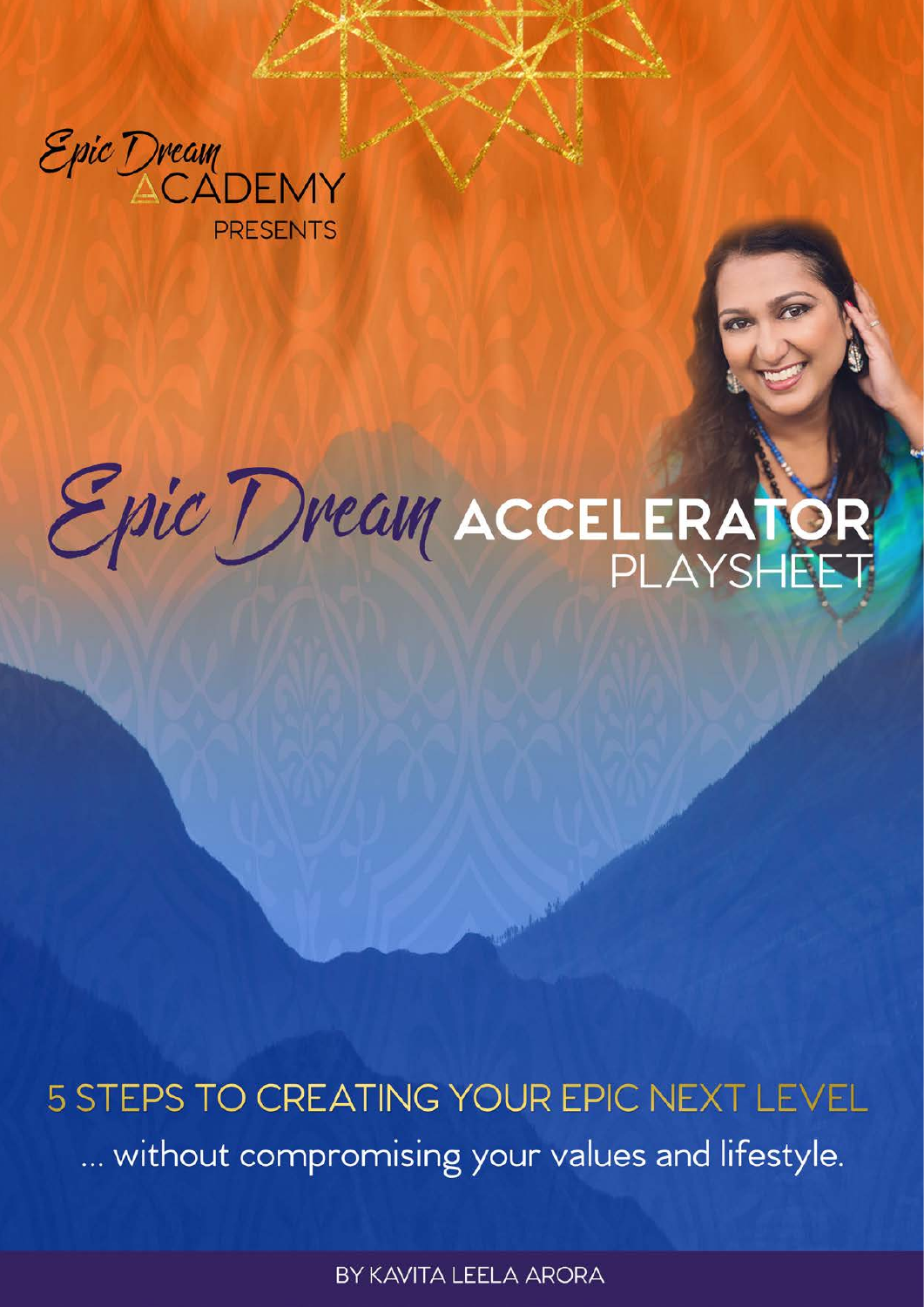Epic Dream ACCELERATOR PI AYSHFFT

# **5 STEPS TO CREATING YOUR EPIC NEXT LEVEL**

## ... without compromising your values and lifestyle.

Spend just 10-20 minutes with this PlaySheet. It will accelerate your progress towards your Epic Dream.

You can change your life and get to your Epic Next Level with just 5-10 minutes a day.

I'm delighted to share these life-changing ideas with you to support you in expanding into your infinite being. We become so much more effective and efficient in doing when doing comes from being, and not from the mind. You are an infinite being. Claim it. Own it. Be it.

### BELIEVE. BECOME LIMITLESS. BLOOM.

You will get much more out of doing this PlaySheet if you listen to the accompanying explanatory audio first. Listen to the audio while following along on this PlaySheet.

### 1. Do a Brain Dump at least once a week. And, do one right now.

This is the one of the most cleansing and helpful activities for your busy, active, and super creative mind. Given the high-level you function at in your business and life, it's likely that you have a practice like this already.

The reason I'm starting with this practice is that it helps to create a clearer slate for the rest of the steps.

Take all those amazing ideas that are swimming around in your head, wreaking havoc on your concentration and quickly jot them all down short form.

If you don't have time to do it all in one sitting, do it in 5-10 minute increments interspersed throughout your day.

Keep a running list and keep dumping until it's all out. And, when more ideas come up, keep adding them. I keep an idea notebook with me at all times. I started doing this in law school.

This way, your brilliant brain can rest easy that no amazing idea is being lost!

Then, organize the Brain Dump.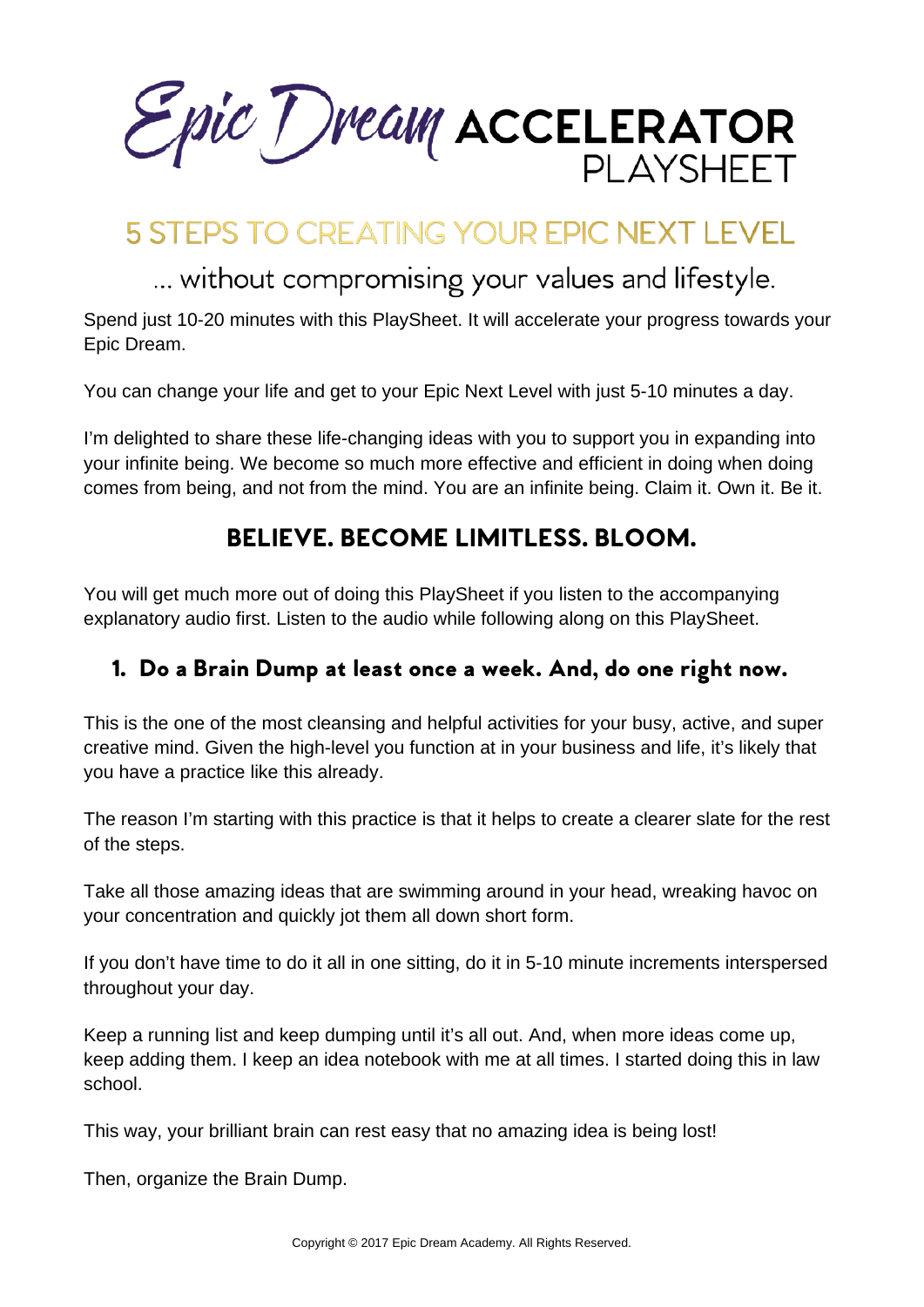Once you have a lot of ideas in your brain dump, it feels good to get them out, but can also be overwhelming. Here's what to do:

- See if there are some big ideas or main categories that the ideas fit under and organize them in this way.
- Choose the top 3-5 big categories you want to work on right now. 3 really is a good number, but it may not be enough for some of you.
- Put all other ideas aside. Keep adding to the big Brain Dump List as you wish.
- As you finish big categories, you can replace it with another big category.

Need some help with the organizing? [Click here to apply for an Epic Dream Accelerator](http://www.epicdreamacademy.com/application-form/)  [Session.](http://www.epicdreamacademy.com/application-form/)

### 2. Identify Your Core Pattern

You have achieved a higher degree of success than most people will ever achieve. What you already know the growing you have already done, it got you here. And, that's awesome.

But, it won't get you to your Epic Next Level. Creating that kind of progress requires going deeper inside than you have ever had to go before. Doing what you have always done will not create your Epic Dream.

So, what will? Identifying the core pattern that is getting in the way of you going to your next level.

Here's a quick way to identify the core pattern. When you are trying to expand, to create something new, to go out of your comfort zone, or when you get overwhelmed, is there some story or pattern that comes up for you over and over again?

If nothing is coming up for you yet, take a look at the following for clues:

- Personality traits of your parents that bugged you the most. Now, take a look and ask yourself how they show up in you.
- Painful experiences you have had and stories you made up about what is and isn't true about the world.
- How you react when you feel rejected, alone, sad, depressed, angry, guilty, ashamed, or resentful.
- What your inner critic says to you about whether you can achieve your epic dream or not, about the last time you "failed" at something, or the last time you felt embarrassed or small or humiliated.

Is anything coming up for you now? If not, then you might be enlightened already and I can't help you. Just kidding. Seriously, if you need support with identifying the pattern that is getting in your way, let's talk.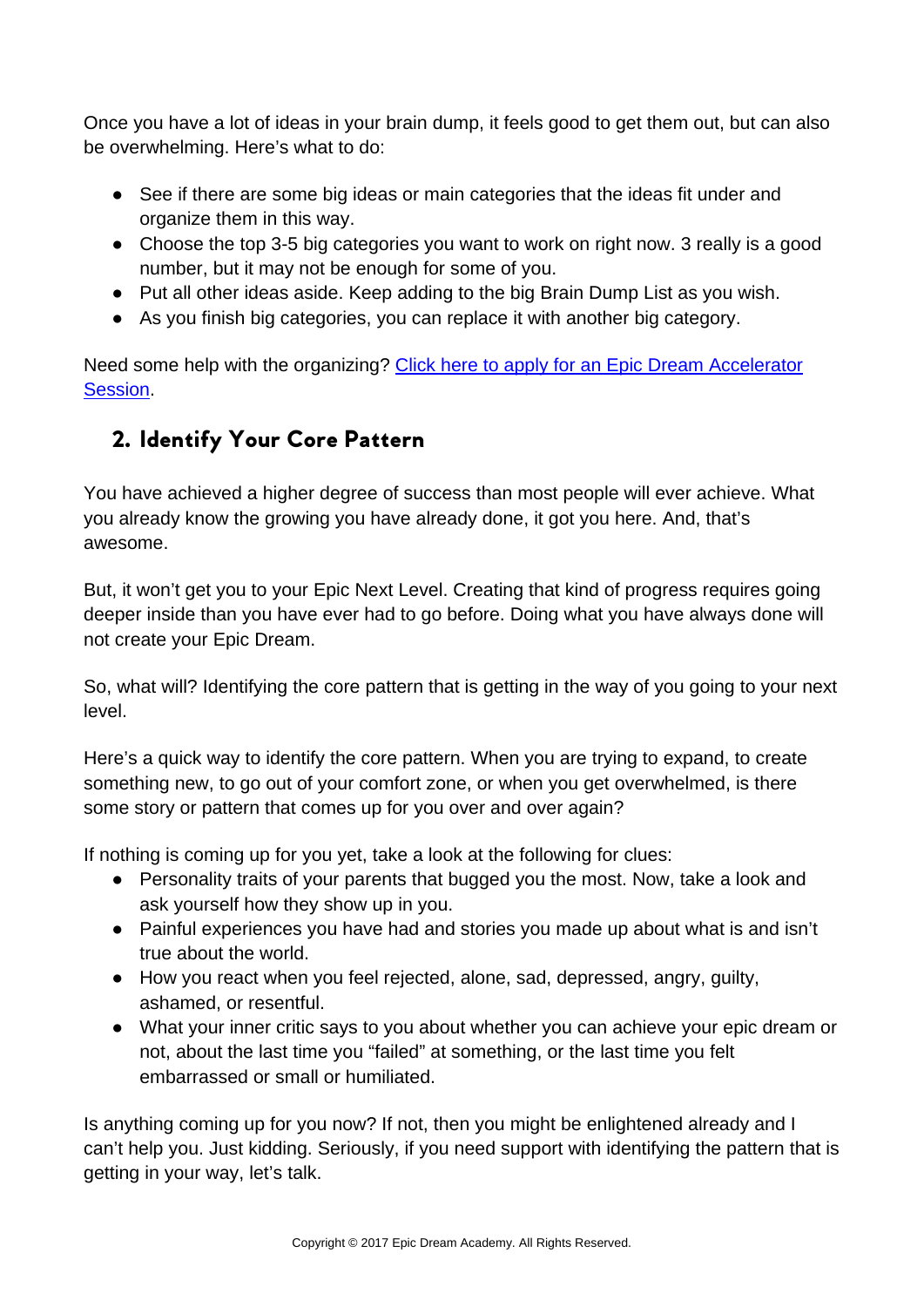Click here to apply for [an Epic Dream Accelerator Session.](http://www.epicdreamacademy.com/application-form/)

I have a superpower when it comes to identifying this kind of pattern.

### 3. Get Clear on Your Epic Dream Vision.

Take at least 5 minutes and write down your Epic Dream Vision in the present tense, as though you already have it.

I'd suggest weaving in elements about Money, Your Great Work, Your Epic Love, and Your Vibrant Health.

I know that this isn't new. You're already successful, so you may already have already done this piece. If so, then take out your Epic Dream Vision and read it right now.

Take a moment to see if there's a way you could expand it even further. Did you write it in the present tense? Did you include all 5 senses as you wrote it? Did you think big enough?

Remember you are an Infinite Being and the only limits that exist are the ones you place on yourself.

Need help writing your Epic Dream Vision? [Click here to apply for an Epic Dream](http://www.epicdreamacademy.com/application-form/)  [Accelerator Session.](http://www.epicdreamacademy.com/application-form/)

I'm an expert at supporting others in claiming their Epic Dreams. In fact, it's one of my favorite things to do.

### 4. Choose Your Daily Nirvana Question(s) and ask it/them daily, first thing in the morning.

In that moment when you wake up and greet the day, instead of jumping straight into doing, I want you to choose a question, or questions to ask yourself.

Don't ask more than 3. Otherwise, it will be hard to remember them, unless you keep a little note by your bedside.

I suggest starting with just one question.

Here are some options, or you can feel free to create your own:

- 1. What do I need to receive today?
- 2. What do I desire to receive today?
- 3. What do I long to receive today?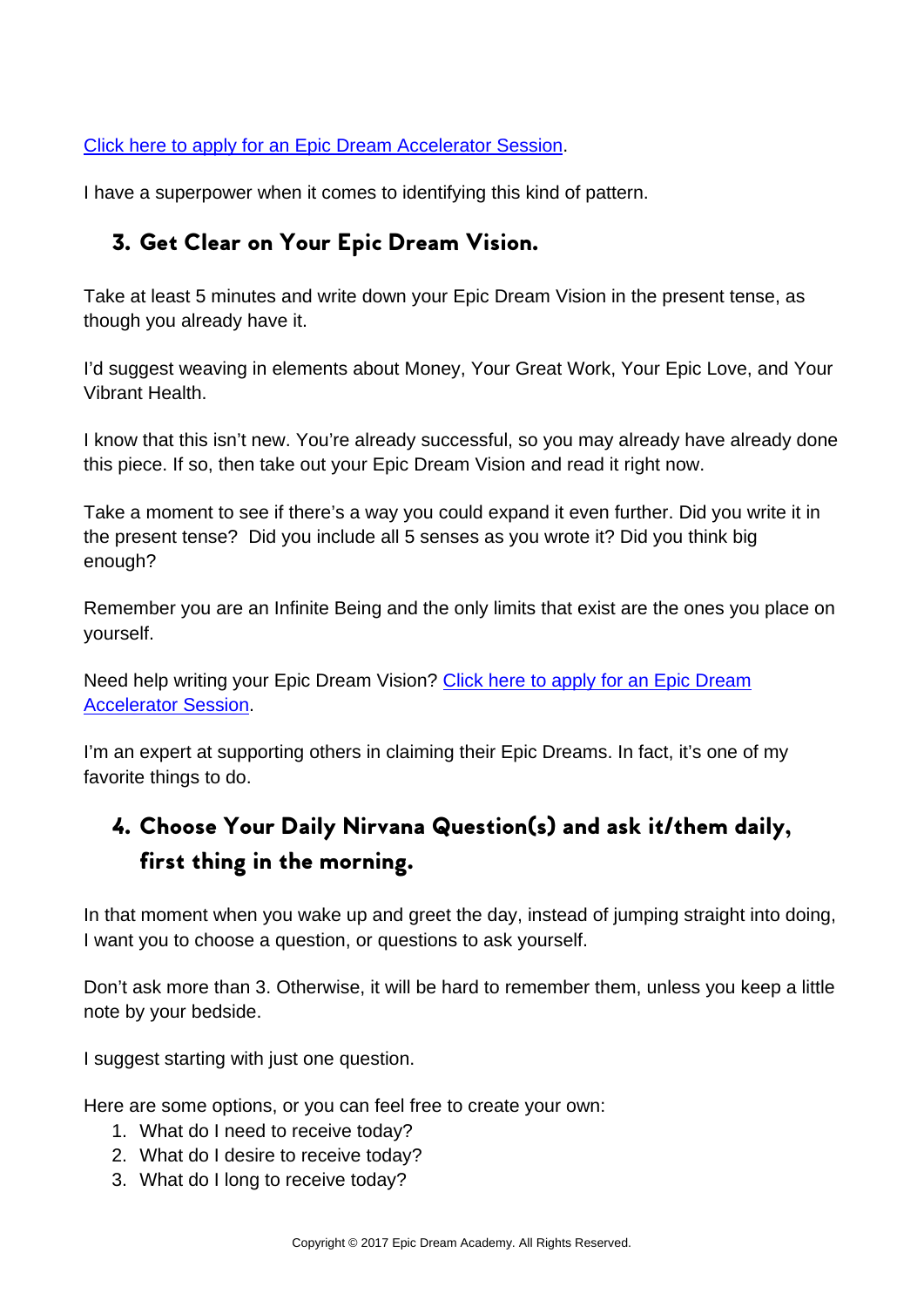- 4. What is my energy level?
- 5. Do I need to make any shifts in my day to honor my energy level?
- 6. How do I want to feel today?
- 7. What do I want to experience today?
- 8. Create your own … choose what feels best to you.

This practice takes less than 30 seconds, it connects you to yourself, and it's fun.

### **Upon waking up, ask your Daily Nirvana Question.**

Need help figuring out your question? [Click here to apply for an Epic Dream Accelerator](http://www.epicdreamacademy.com/application-form/)  [Session.](http://www.epicdreamacademy.com/application-form/)

I'm a really good question asker and I'd love to help you find the right one for you.

### 5. Choose Your Daily Nirvana Morning Ritual (Sadhana)

Hands-down, out of any practice I have ever done, this one has changed my life the most. The more time I give to this practice, to myself, in the morning, the more I get done in less time. I intuitively seem to know what to concentrate on, and what to let go of.

My Daily Nirvana Morning Ritual is a key component of my spiritual practice, a way to connect with my deepest essence. I find it to be deeply nourishing and healing.

As I share about on the audio, I did have a lot of trouble getting it started and gaining momentum with it, so be gentle with yourself if you are experiencing some resistance to doing it.

If you already have a great morning ritual, then think about how you can take it up a notch, or commit to it even more deeply. You could consider adding the Daily Nirvana Meditation to your morning. Just that one tweak could make a huge difference!

If you are just starting out with a morning ritual, and you are committed to going to your next level, do the Daily Nirvana Meditation provided as part of this starter kit. Super easy. You don't have to think about it. Just put on your headphones and hit play.

If you are just starting out and you don't have much time in the morning or you have huge resistance to doing a morning ritual, then just take 1-5 minutes to do any one of these:

- 1. Take 1 minute and just sit in silence with yourself.
- 2. Read a page in a book that inspires you
- 3. Pull an Oracle card or Tarot Card
- 4. Stretch your body
- 5. Ask yourself how do I want to feel today? And, what will I do to create that feeling?